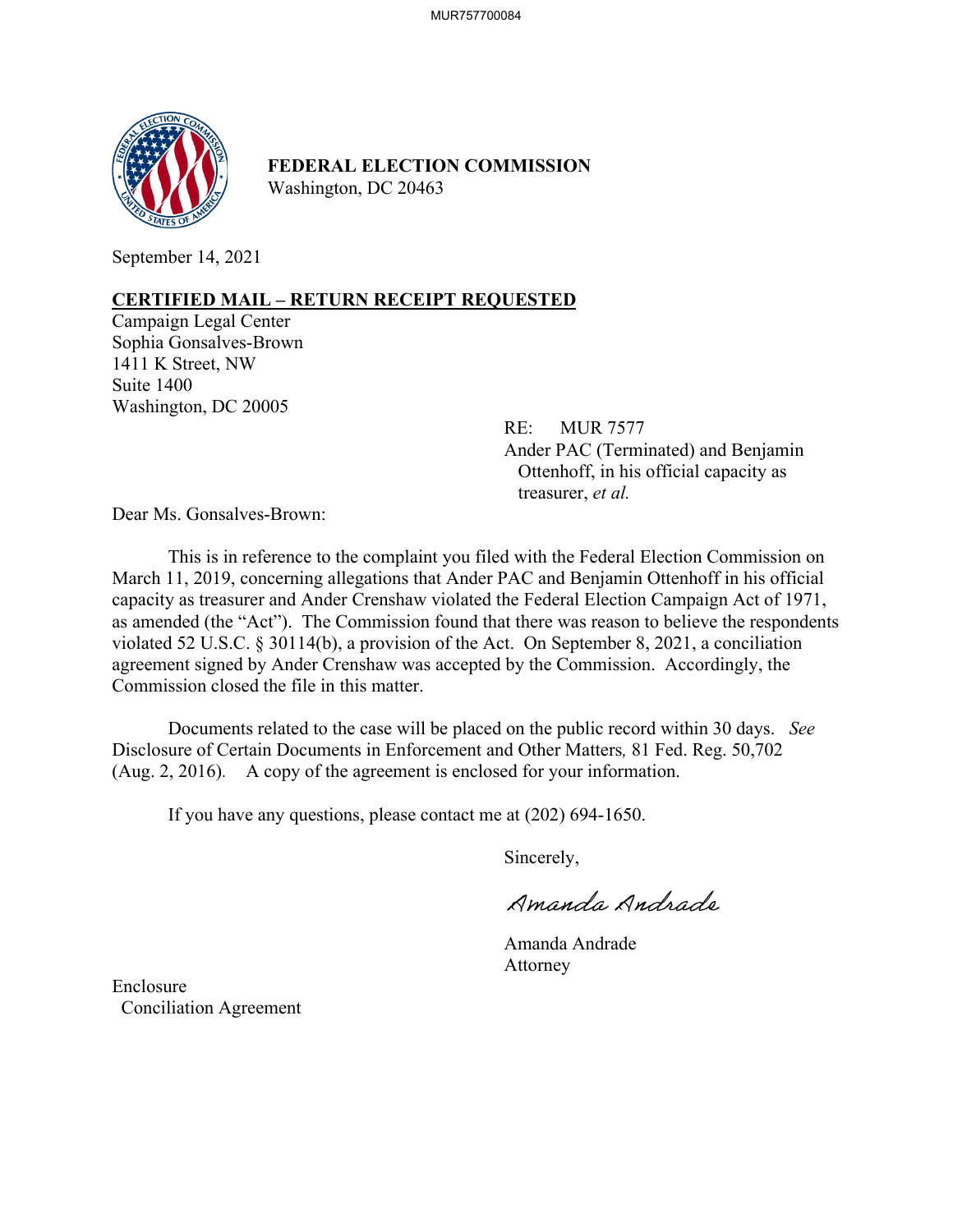| $\mathbf{1}$          | BEFORE THE FEDERAL ELECTION COMMISSION                                                                                                       |
|-----------------------|----------------------------------------------------------------------------------------------------------------------------------------------|
| 2<br>3                | In the Matter of                                                                                                                             |
| 4<br>5<br>6<br>7<br>8 | <b>MUR 7577</b><br>Ander PAC (f/k/a Crenshaw for Congress)<br>and Benjamin Ottenhoff in his official capacity as treasurer<br>Ander Crenshaw |
| 9<br>10               | <b>CONCILIATION AGREEMENT</b>                                                                                                                |
| 11<br>12              | This matter was initiated by a signed, sworn, and notarized complaint by Margaret Christ,                                                    |
| 13                    | Campaign Legal Center. The Federal Election Commission (the "Commission") found reason to                                                    |
| 14                    | believe that Ander PAC (f/k/a Crenshaw for Congress) and Benjamin Ottenhoff in his official                                                  |
| 15                    | capacity as treasurer and Ander Crenshaw (collectively, "Respondents") violated 52 U.S.C.                                                    |
| 16                    | $§$ 30114(b).                                                                                                                                |
| 17                    | NOW, THEREFORE, the Commission and the Respondents, having participated in                                                                   |
| 18                    | informal methods of conciliation, prior to a finding of probable cause to believe, do hereby agree                                           |
| 19                    | as follows:                                                                                                                                  |
| 20                    | I. The Commission has jurisdiction over the Respondents and the subject matter of                                                            |
| 21                    | this proceeding, and this agreement has the effect of an agreement entered pursuant to                                                       |
| 22                    | 52 U.S.C. § 30109(a)(4)(A)(i).                                                                                                               |
| 23                    | II. Respondents have had a reasonable opportunity to demonstrate that no action should                                                       |
| 24                    | be taken in this matter.                                                                                                                     |
| 25                    | III. Respondents enter voluntarily into this agreement with the Commission.                                                                  |
| 26                    | IV. The pertinent facts and law in this matter are as follows:                                                                               |
| 27                    | 1. Ander Crenshaw represented Florida's 4th District in the U.S. House of                                                                    |
| 28                    | Representatives from 2001 until 2017, during which time his principal campaign committee was                                                 |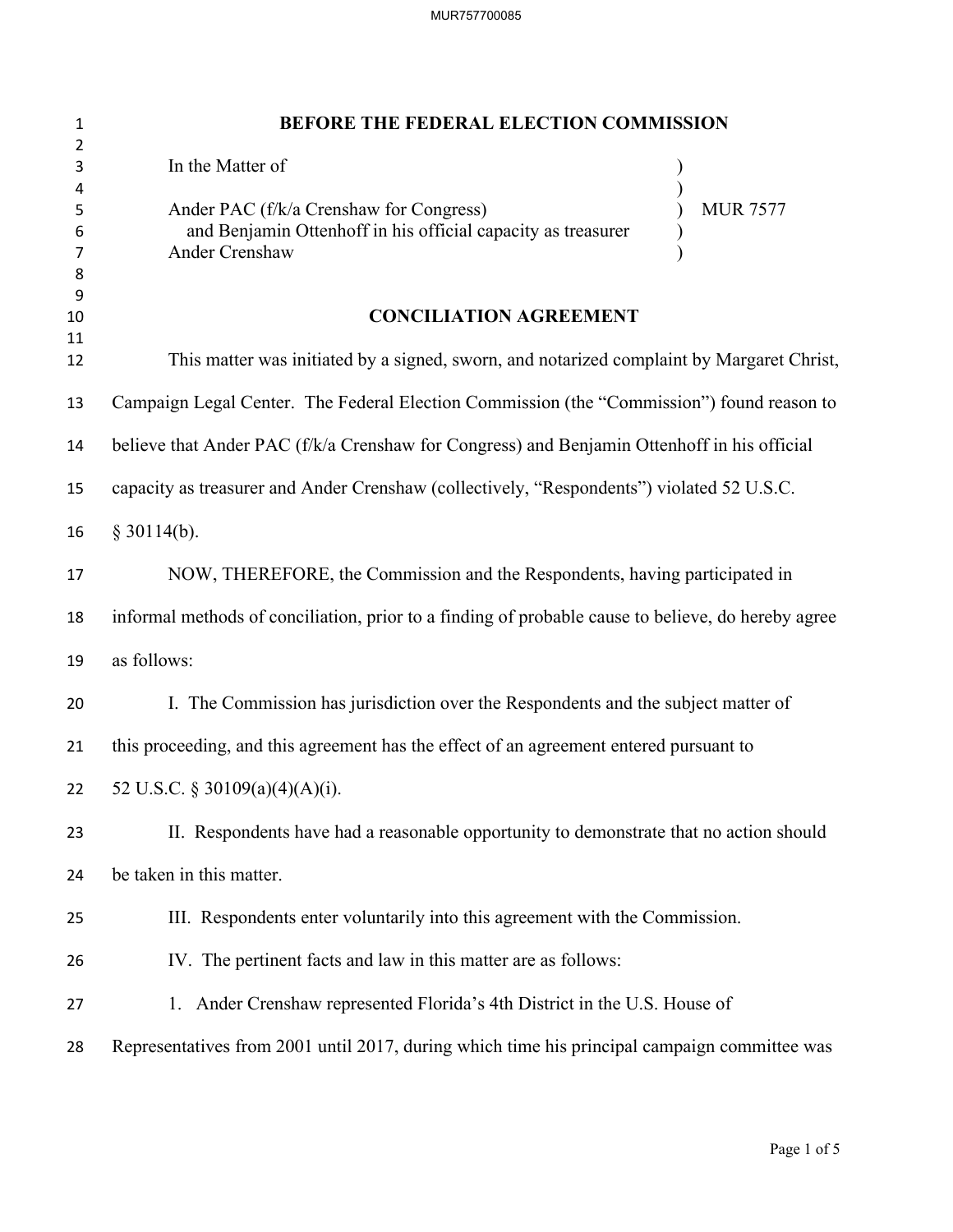MUR 7577 (Ander PAC, *et al*.) Conciliation Agreement Page 2 of 5

called Crenshaw for Congress. In January 2017, Crenshaw retired from office and has not been a candidate for any federal office at any time since. 2. Crenshaw for Congress was the principal campaign committee for Crenshaw within the meaning of 52 U.S.C. § 30101(5). On February 1, 2017, Crenshaw for Congress converted to a multicandidate PAC, changing its name to Ander PAC 3. Benjamin Ottenhoff was the treasurer of Ander PAC. 4. On January 30, 2019, the Commission's Reports Analysis Division approved Ander PAC's termination. 5. A contribution accepted by a candidate may be used for, *inter alia*, "otherwise authorized expenditures in connection with the campaign for Federal office of the candidate." 52 U.S.C. § 30114(a). Permissible non-campaign related expenses include ordinary and necessary expenses incurred in connection with the recipients' duties as a federal officeholder, such as travel costs associated with *bona fide* official duties such as speaking engagements, costs of winding the former federal officeholders' office for a period of six months after he or she leaves office, and for any other lawful purpose, unless such use is "personal use." *See* 11 C.F.R.  $§ 113.2(a)-(e)$ . 6. Conversion to personal use occurs when funds in a campaign account are used "to fulfill any commitment, obligation, or expense of a person that would exist irrespective of the

candidate's election campaign or individual's duties as a holder of Federal office." 52 U.S.C.

§ 30114(b)(2); *see also* 11 C.F.R. § 113.1(g). Certain uses of campaign funds constitute *per se*

conversion to personal use, including for the purchase of household food items, clothing,

- mortgage and utility payments, and dues and fees or gratuities at country clubs, health clubs,
- recreational facilities, or other nonpolitical organization, unless they are part of the costs of a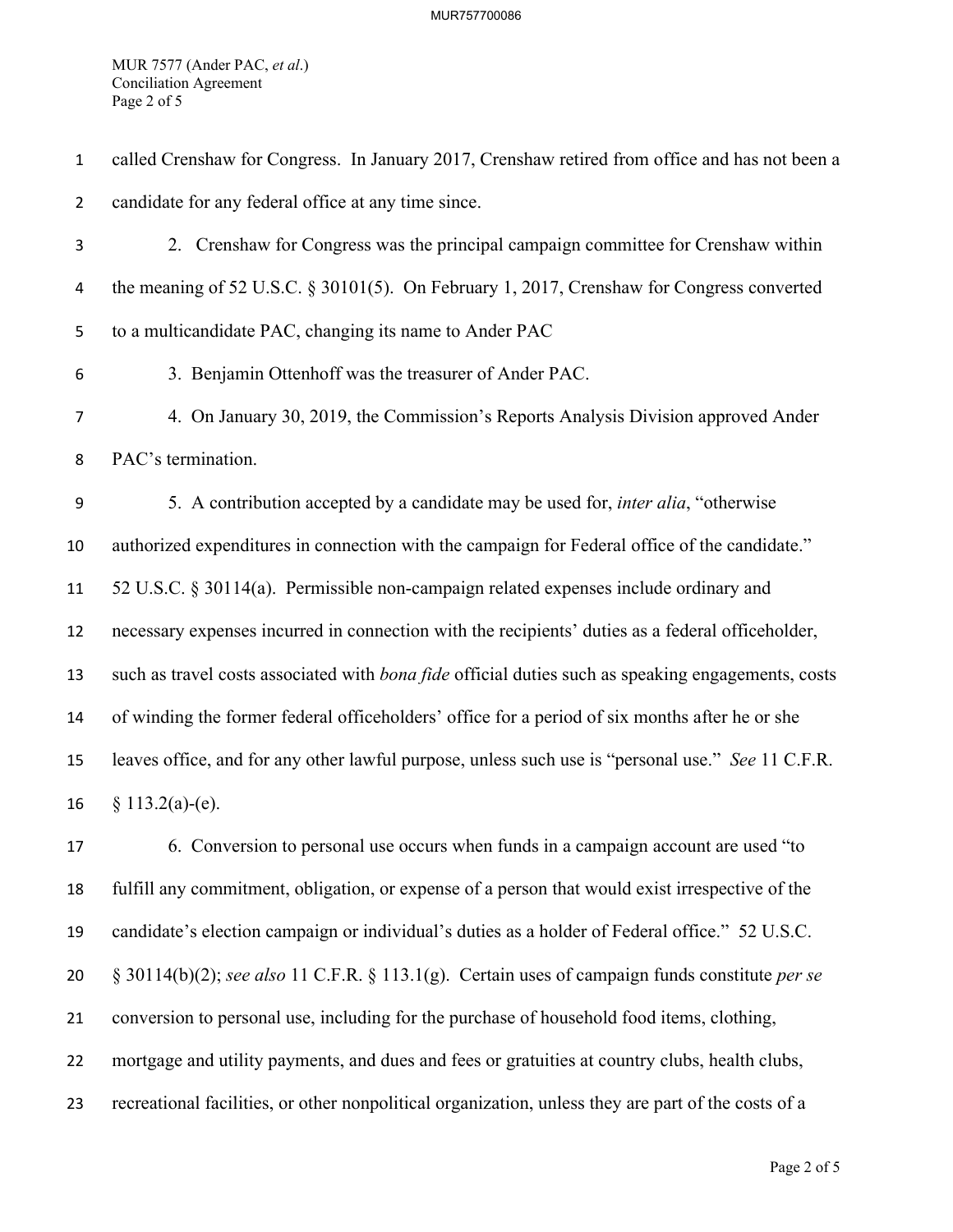MUR 7577 (Ander PAC, *et al*.) Conciliation Agreement Page 3 of 5

specific fundraising event that takes place on the organization's premises. 52 U.S.C.

2  $\S$  30114(b)(2)(A)-(I); 11 C.F.R.  $\S$  113.1(g)(1)(i)(A)-(J)

7. For all other disbursements, the Commission determines on a case-by-case basis whether a given campaign fund disbursement is personal use by applying the "irrespective test;" that is, whether the payment fulfills a commitment, obligation, or expense that would exist irrespective of the candidate's campaign or duties as a federal officeholder. 52 U.S.C. § 30114(b)(2); 11 C.F.R. § 113.1(g)(1)(ii).

8. The Commission has concluded that principal campaign committees can be converted to multi-candidate committees, but those contributions received when a committee was still a principal campaign committee remain subject to the personal use prohibition. *See, e.g.*, Advisory Op. 2012-06 (RickPerry.org).

 9. After Crenshaw retired from office, Ander PAC raised \$450 in contributions and made \$62,317.84 in disbursements. Of those disbursements, the Commission found reason to believe that Ander PAC spent \$13,196.08 of campaign funds that was converted to personal use, including over \$8,000 for travel to political fundraising events at the Four Seasons at Disney World, the Broadmoor Destination Resort in Colorado Springs, and the Biltmore Estate in North Carolina; \$450 for membership dues at Capitol Hill Club; and \$3,000 in spending on food and beverages.

 V. For the purpose of resolving this matter and because of Respondents' desire to avoid further legal costs, Respondents will not contest that they violated 52 U.S.C. § 30114(b) by using campaign committee funds to make disbursements for personal use.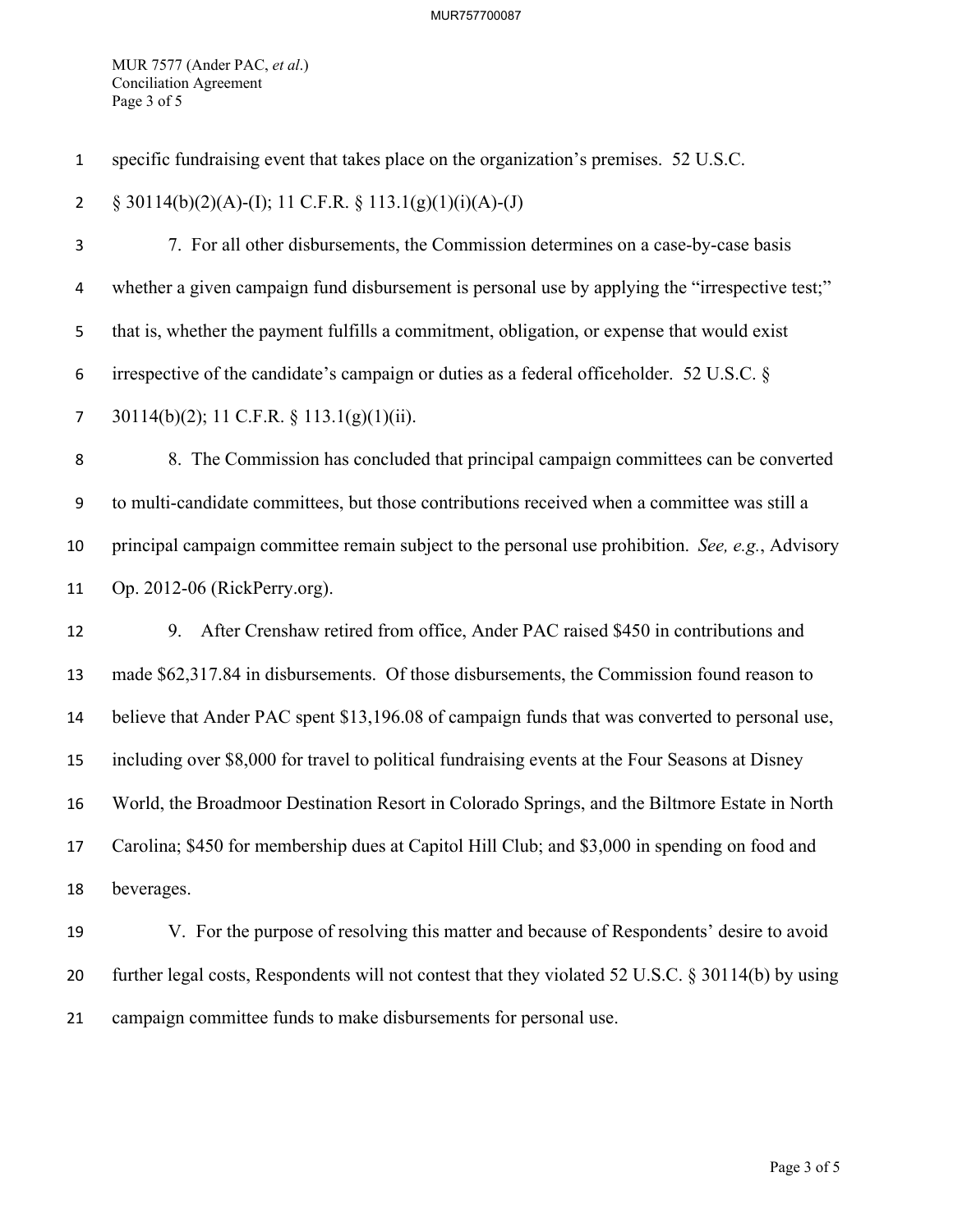MUR 7577 (Ander PAC, *et al*.) Conciliation Agreement Page 4 of 5

| $\mathbf{1}$   | VI. Respondents will take the following actions:                                                       |
|----------------|--------------------------------------------------------------------------------------------------------|
| $\overline{2}$ | Ander Crenshaw will pay a civil penalty to the Federal Election Commission in the<br>1.                |
| 3              | amount of \$3,950.                                                                                     |
| 4              | Ander PAC will waive its right to a refund of the disbursements made for<br>2.                         |
| 5              | Crenshaw's personal use and will instruct Crenshaw to disgorge \$13,196 to the U.S. Treasury.          |
| 6              | 3. Respondents will cease and desist from violating 52 U.S.C. § 30114(b).                              |
| $\overline{7}$ | VII. The Commission, on request of anyone filing a complaint under 52 U.S.C.                           |
| 8              | $\S$ 30109(a)(1) concerning the matters at issue herein or on its own motion, may review               |
| 9              | compliance with this agreement. If the Commission believes that this agreement or any                  |
| 10             | requirement thereof has been violated, it may institute a civil action for relief in the United States |
| 11             | District Court for the District of Columbia.                                                           |
| 12             | VIII. This agreement shall become effective as of the date that all parties hereto have                |
| 13             | executed same and the Commission has approved the entire agreement.                                    |
| 14             | IX. Respondents shall have no more than 30 days from the date this agreement becomes                   |
| 15             | effective to comply with and implement the requirements contained in this agreement and to so          |
| 16             | notify the Commission.                                                                                 |
| 17             | X. This Conciliation Agreement constitutes the entire agreement between the parties                    |
| 18             | on the matters raised herein, and no other statement, promise, or agreement, either written or         |
| 19             | oral, made by either party or by agents of either party, that is not contained in this written         |
| 20             | agreement shall be enforceable.                                                                        |